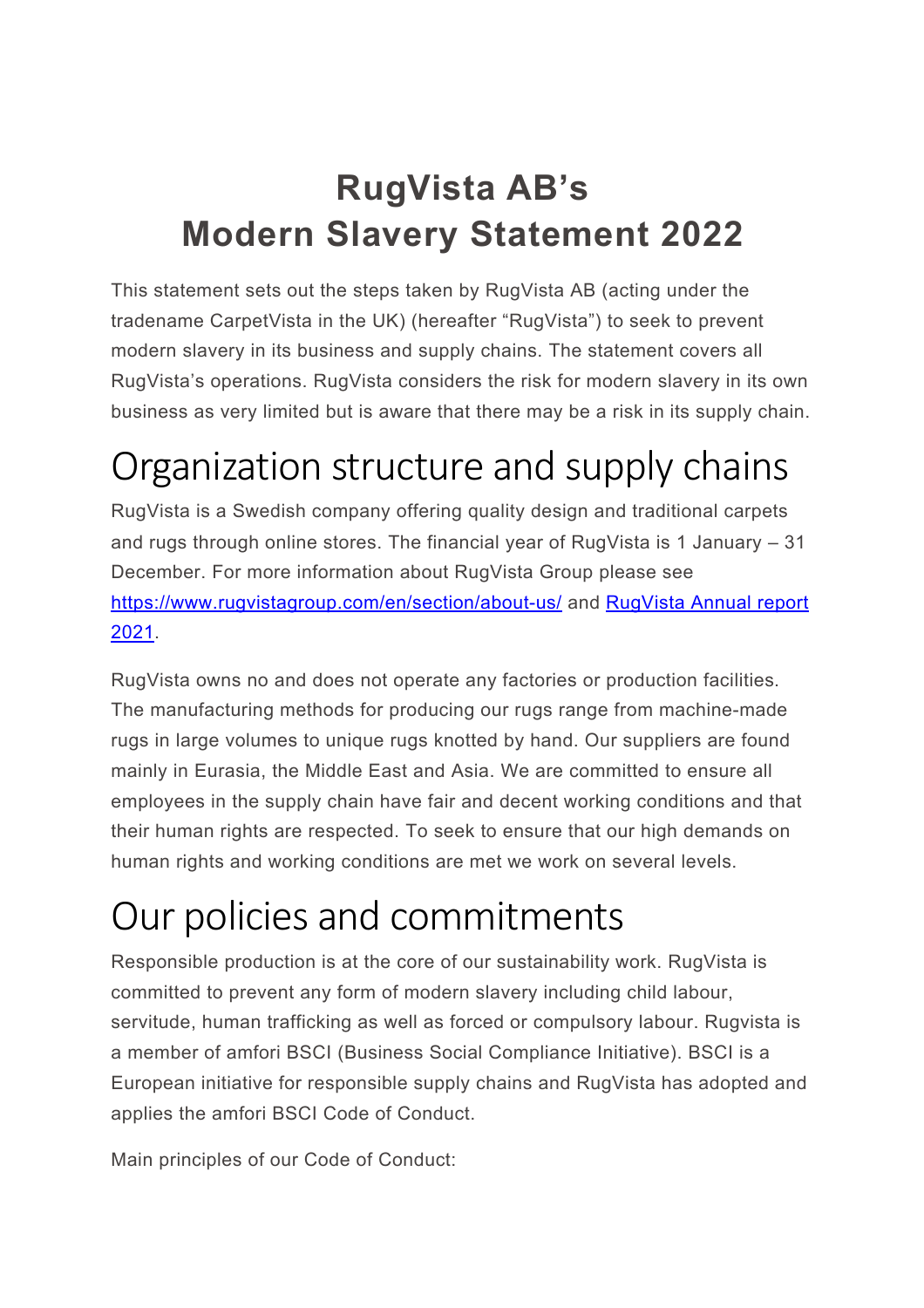- The rights of Freedom of Association and Collective Bargaining
- Fair remuneration
- Occupational health and safety
- Special protection for young workers
- No form of forced servitude, trafficked or non-voluntary labour
- Ethical business behavior
- No discrimination
- Decent working hours
- No child labour

Our Code of Conduct guides the actions and decisions of RugVista's employees. All our suppliers must sign and commit to comply with the Code of Conduct and work to seek ensure compliance is conducted through regular monitoring and recurring audits.

To equip our employees, business partners and suppliers with sufficient knowledge regarding our Code of Conduct, RugVista has, through amfori BSCI, issued a Social Compliance Standards Manual that describes the required standards and provide guidance on good practices.

## Steps taken and assessment of effectiveness

RugVista's supply chain assessment cycle is the foundation of our supplier management regarding human rights and ethical business practices. Our supply chain assessment cycle is how we follow progress but also how we identify and act on potential risks for workers in our supply chain. Suppliers are offered training via amfori BSCI to raise awareness and to maintain a dialogue with our suppliers to seek to ensure proper understanding of RugVista's standards and expectations.